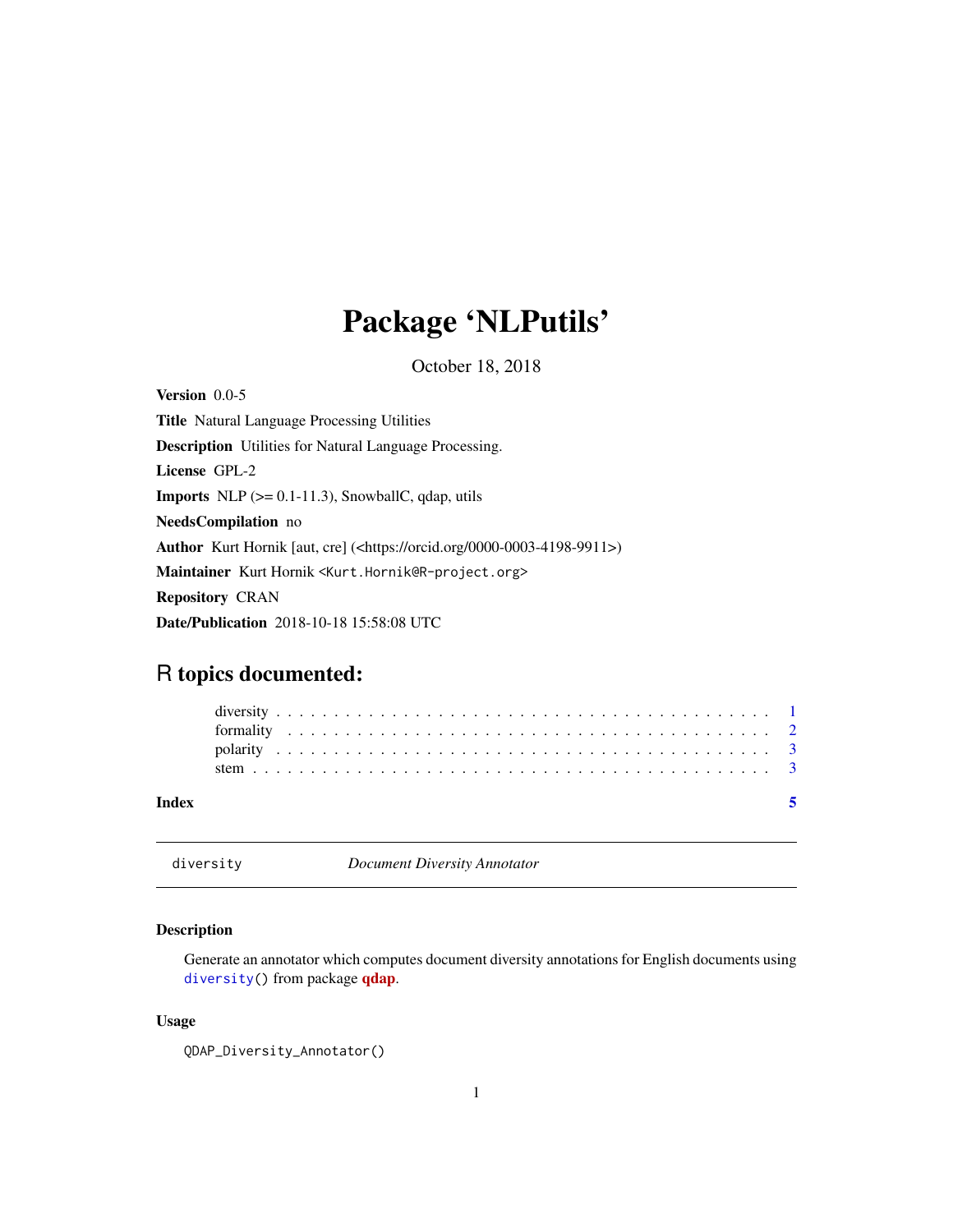#### <span id="page-1-0"></span>Value

A [Annotator](#page-0-2) object giving the generated document diversity annotator.

#### Examples

```
require("NLP")
doc <- readRDS(system.file("texts", "stanford.rds", package = "NLP"))
s <- content(doc)
a <- annotation(doc)
diversity_annotator <- QDAP_Diversity_Annotator()
diversity_annotator(s, a)
```
<span id="page-1-1"></span>formality *Document Formality Annotator*

#### Description

Generate an annotator which computes document formality annotations for English documents using [formality\(](#page-1-1)) from package [qdap](https://CRAN.R-project.org/package=qdap).

#### Usage

QDAP\_Formality\_Annotator()

#### Value

A [Annotator](#page-0-2) object giving the generated document formality annotator.

#### Examples

```
require("NLP")
doc <- readRDS(system.file("texts", "stanford.rds", package = "NLP"))
s <- content(doc)
a <- annotation(doc)
formality_annotator <- QDAP_Formality_Annotator()
formality_annotator(s, a)
```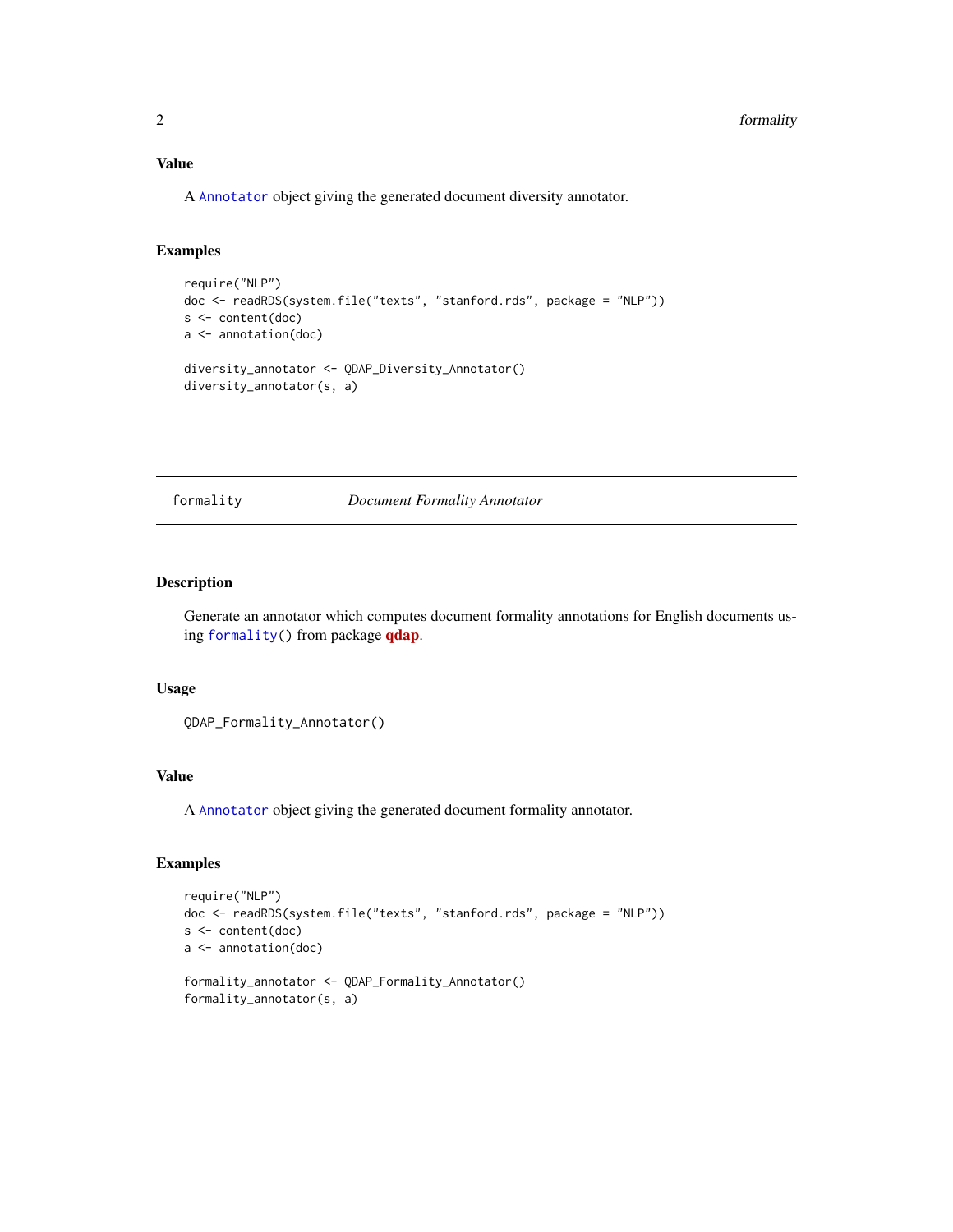<span id="page-2-1"></span><span id="page-2-0"></span>

#### Description

Generate an annotator which computes sentence polarity annotations for English documents using [polarity\(](#page-2-1)) from package [qdap](https://CRAN.R-project.org/package=qdap).

#### Usage

```
QDAP_Polarity_Annotator()
```
#### Value

A [Annotator](#page-0-2) object giving the generated sentence polarity annotator.

#### Examples

```
require("NLP")
doc <- readRDS(system.file("texts", "stanford.rds", package = "NLP"))
s <- content(doc)
a <- annotation(doc)
polarity_annotator <- QDAP_Polarity_Annotator()
polarity_annotator(s, a)
```
stem *Word Stem Annotator*

#### Description

Generate an annotator which computes word stem annotations using [wordStem\(](#page-0-2)) from package [SnowballC](https://CRAN.R-project.org/package=SnowballC).

#### Usage

```
Snowball_Stem_Annotator(language = "porter")
```
#### Arguments

language a character string giving the document language. See the documentation for [wordStem\(](#page-0-2)) for more information.

#### Value

A [Annotator](#page-0-2) object giving the generated word stem annotator.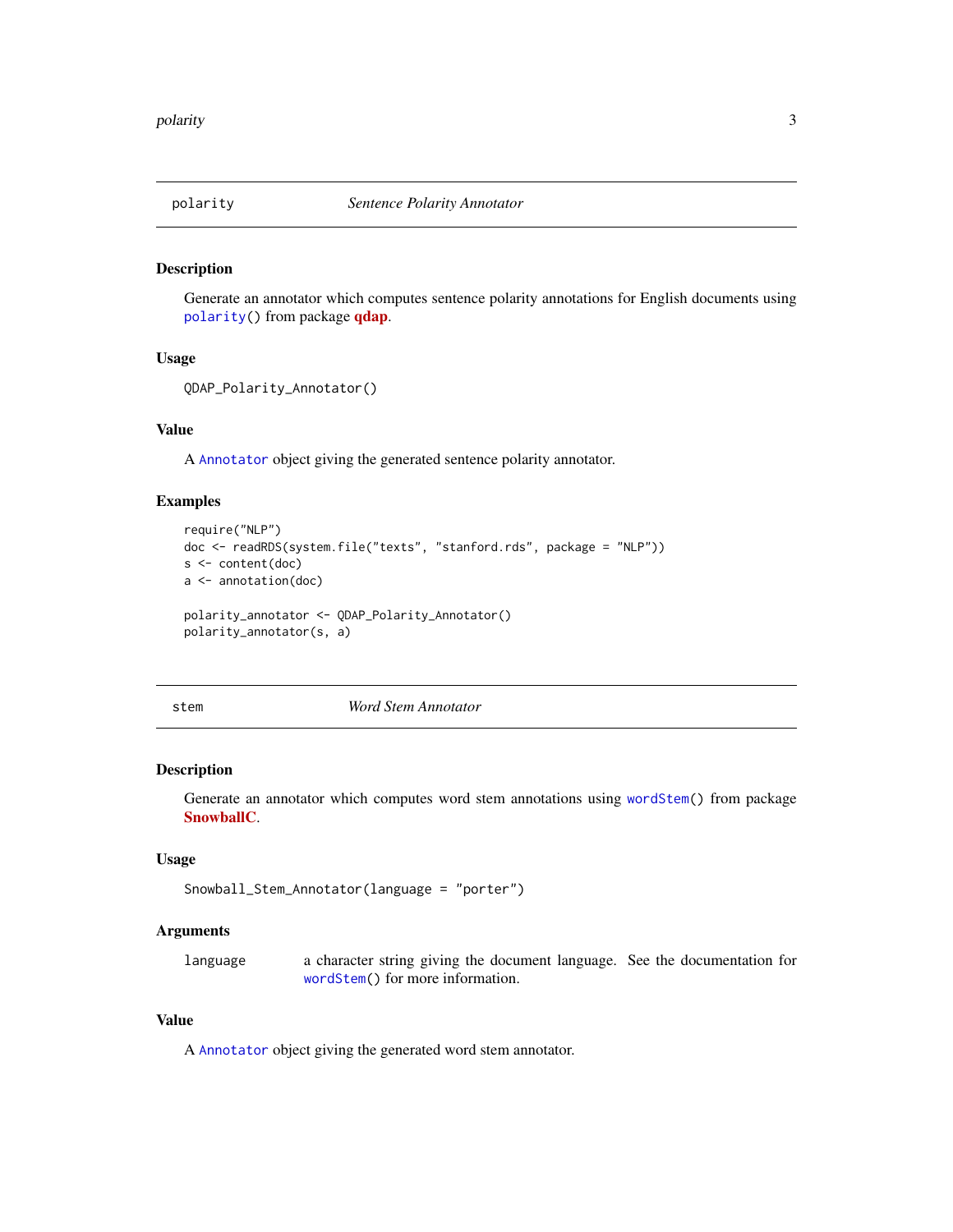### Examples

```
require("NLP")
doc <- readRDS(system.file("texts", "stanford.rds", package = "NLP"))
s <- content(doc)
a <- annotation(doc)
stem_annotator <- Snowball_Stem_Annotator()
stem_annotator(s, a)
```